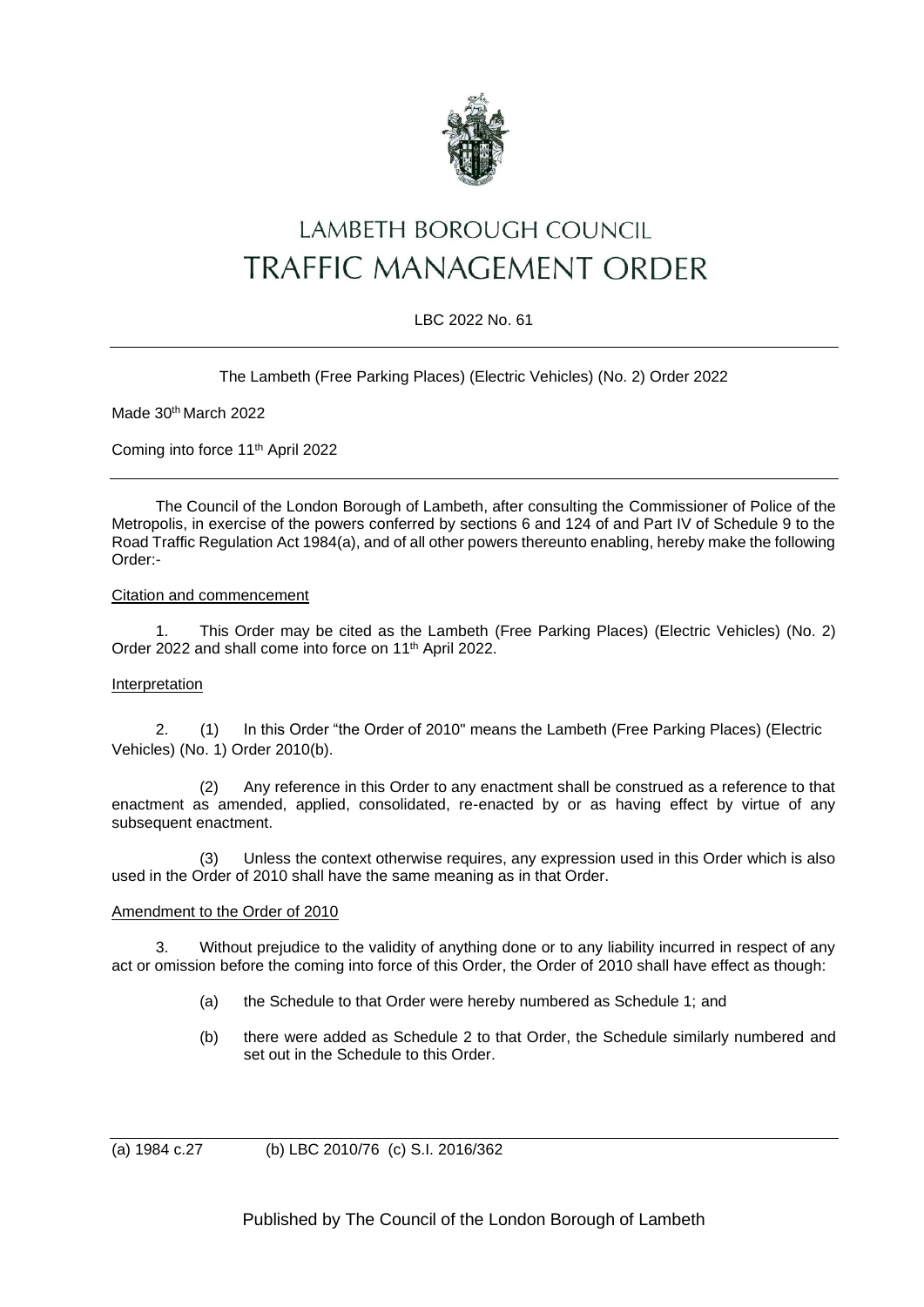## Revocation of designation of parking places

4. Without prejudice to the validity of anything done or to any liability incurred in respect of any act or omission before the coming into force of this Order, the Order of 2010 shall have effect as though the parking places numbered 288 to 300 inclusive in Schedule 1 to that Order were hereby revoked.

## Designation of parking places and application of the Order of 2010 thereto

5. (1) Each area on a street comprising the length of carriageway of a street specified in column 2 of the Schedule to this Order and bounded on one side of that length by the edge of the carriageway and on the other sides by a white line marking, is designated as a parking place.

(2) The reference in this Article to a white line marking shall be construed as a reference to the white line marking (either broken or continuous) provided for in Schedule 7 to the Traffic Signs Regulations and General Directions 2016(c) or, if applicable, authorised by the Secretary of State by virtue of section 64 of the Road Traffic Regulation Act 1984.

(3) The provisions of the Order of 2010 (other than Articles 3 and 15) shall apply to the areas designated as parking places by this Order as if in those provisions any reference to a parking place included a reference the area designated as a parking place by this Order.

#### Placing of traffic signs, etc

- 6. The Council shall:-
	- (a) place and maintain traffic signs indicating the limits of the parking places designated by this Order and that such parking places may only be used during the permitted hours for the leaving of the vehicles specified in Article 4 of the Order of 2010, subject to the provisions of Articles 5 and 6 of the Order of 2010; and
	- (b) carry out such other work as is reasonably required for the purposes of the satisfactory operation of a parking place.

Dated this thirtieth day of March 2022.

Ben Stevens Highway Network Manager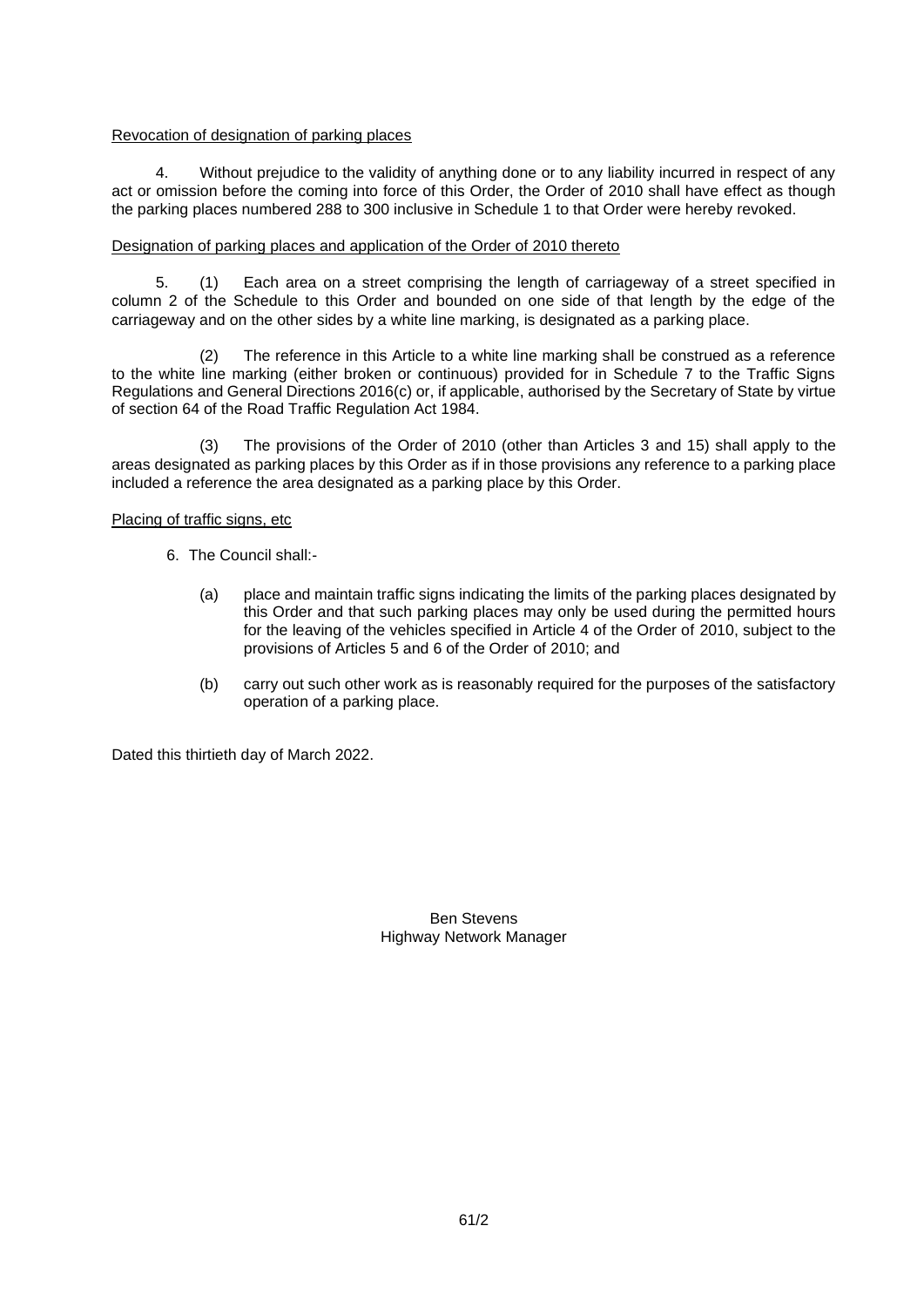## SCHEDULE - to be added to the Order of 2010 (see Articles 3 and 4)

## SCHEDULE 2

# AREAS A STREET DESIGNATED AS PARKING PLACES

IN RELATION TO A PARKING PLACE REFERRED TO IN THIS SCHEDULE THE EXPRESSION "PERMITTED HOURS" MEANS "AT ANY TIME".

| No. of<br>parking<br>place | Designated parking place                                                                                                                                                                      | Maximum<br>period during<br>which a<br>vehicle may<br>be left in a<br>parking place | Interval<br>before a<br>vehicle may<br>again be left<br>in a parking<br>place | Special<br>manner<br>of<br>standing     |
|----------------------------|-----------------------------------------------------------------------------------------------------------------------------------------------------------------------------------------------|-------------------------------------------------------------------------------------|-------------------------------------------------------------------------------|-----------------------------------------|
| 1                          | $\overline{2}$                                                                                                                                                                                | 3                                                                                   | 4                                                                             | 5                                       |
| XXX.                       | ANGLES ROAD, the north-east side, from a<br>point 1.50 metres south-east of a point opposite<br>the common boundary of Nos. 7 and 9 Angles<br>Road north-westward for a distance of 6 metres. | 24 hours                                                                            | 2 hours                                                                       |                                         |
| XXX.                       | ARRAGON GARDENS, the north-west side,<br>from the common boundary of Nos. 30 and 32<br>Arragon Gardens north-eastward for a distance<br>of 6 metres.                                          | 24 hours                                                                            | 2 hours                                                                       |                                         |
| XXX.                       | BLOOMHALL ROAD, the south-west side,<br>froma point 1.0 metre north-west of the common<br>boundary of Nos. 42 and 44 Bloomhall Road<br>north-westward for a distance of 6 metres.             | 24 hours                                                                            | 2 hours                                                                       | with two<br>wheels<br>on the<br>footway |
| XXX.                       | CARNAC STREET, the north side, from a<br>point1.0 metre west of the common boundary of<br>Nos. 9 and 11 Carnac Street eastward for a<br>distance of 6 metres.                                 | 24 hours                                                                            | 2 hours                                                                       |                                         |
| XXX.                       | CASEWICK ROAD, the south side, from a point<br>0.6 metres east of the common boundary of<br>Nos. 119 and 121 Casewick Road westward for<br>a distance of 6 metres.                            | 24 hours                                                                            | 2 hours                                                                       |                                         |
| XXX.                       | DODBROOKE ROAD, the north-west side, from<br>a point 9.7 metres north-east of the north-<br>eastern kerb-line of Selsdon Road north-<br>eastward for a distance of 6 metres.                  | 24 hours                                                                            | 2 hours                                                                       |                                         |
| XXX.                       | HARBOROUGH ROAD, the north-west side,<br>from the common boundary of Nos. 94/96 and<br>98/100 Harborough Road north-eastward for a<br>distance of 6 metres.                                   | 24 hours                                                                            | 2 hours                                                                       |                                         |
| XXX.                       | HEATHDENE ROAD, the south-east side, from<br>a point 13.3 metres south-west of the south-<br>western kerb-line of Fontaine Road south-<br>westward for a distance of 6 metres.                | 24 hours                                                                            | 2 hours                                                                       |                                         |
| XXX.                       | LINTON GROVE, the south side, from a point<br>14.2 metres west of the western kerb-line of<br>Ladas Road westward for a distance of 6<br>metres.                                              | 24 hours                                                                            | 2 hours                                                                       |                                         |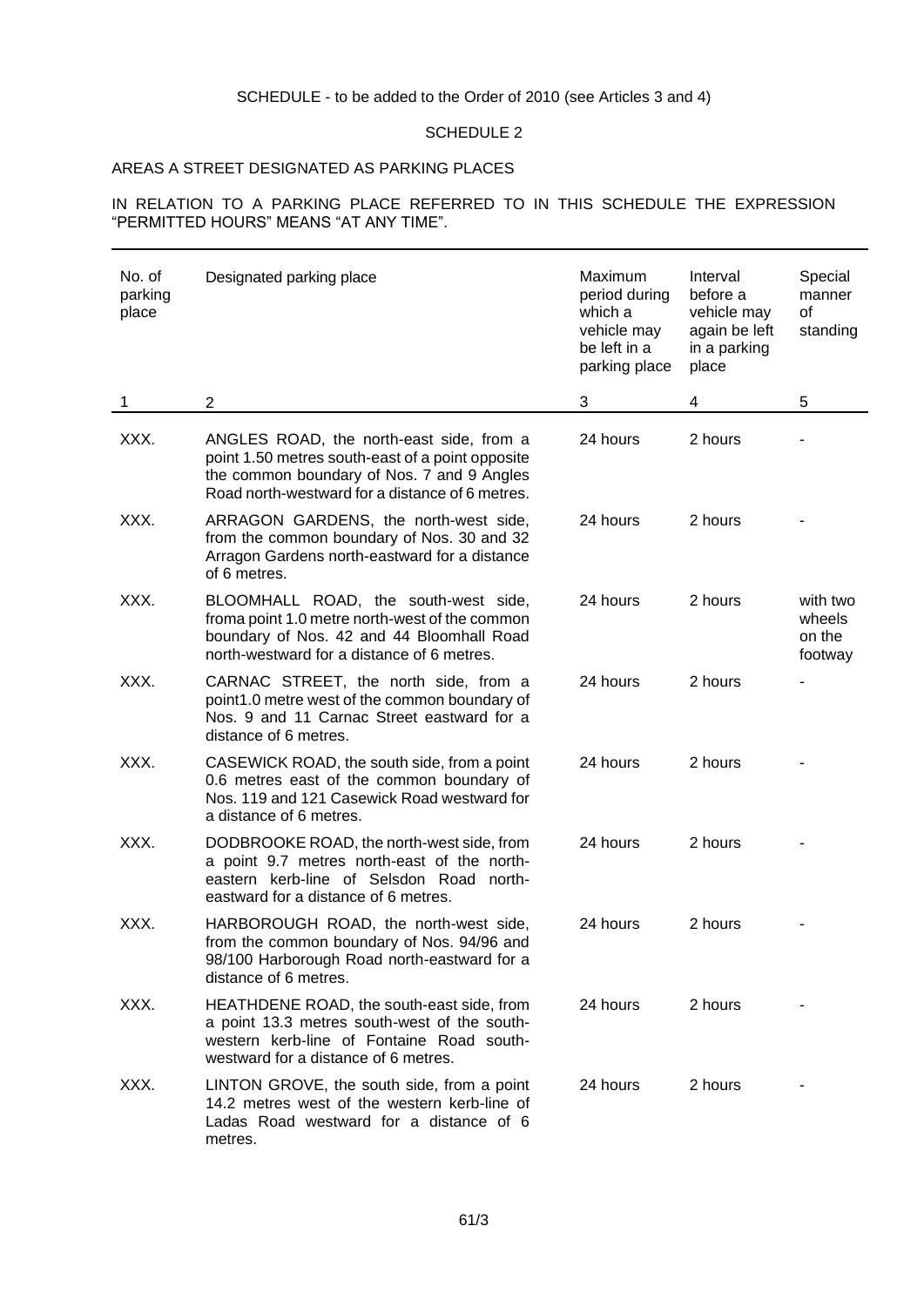| No. of<br>parking<br>place | Designated parking place                                                                                                                                                                                             | Maximum<br>period during<br>which a<br>vehicle may<br>be left in a<br>parking place | Interval<br>before a<br>vehicle may<br>again be left<br>in a parking<br>place | Special<br>manner<br>of<br>standing |
|----------------------------|----------------------------------------------------------------------------------------------------------------------------------------------------------------------------------------------------------------------|-------------------------------------------------------------------------------------|-------------------------------------------------------------------------------|-------------------------------------|
| 1                          | $\overline{2}$                                                                                                                                                                                                       | 3                                                                                   | 4                                                                             | 5                                   |
| XXX.                       | MADIERA ROAD, the south-east side, from a<br>point 11.5 metres north-east of the south-<br>western wall of Nos. 1 to 12 Madiera Road<br>north-eastward for a distance of 6 metres.                                   | 24 hours                                                                            | 2 hours                                                                       |                                     |
| XXX.                       | MOUNTEARL GARDENS, the north-west side,<br>from a point 2.9 metres north-east of the south-<br>western wall of Nos. 13 to 27 Mountearl<br>Gardens north-eastward for a distance of 6<br>metres.                      | 24 hours                                                                            | 2 hours                                                                       |                                     |
| XXX.                       | TOWTON ROAD, the south-east side, from a<br>point 0.5 metres north-east of the common<br>boundary of Nos. 3 and 5 Towton Road south-<br>westward for a distance of 6 metres.                                         | 24 hours                                                                            | 2 hours                                                                       |                                     |
| XXX.                       | CARLISLE LANE, the west side, from a point 19<br>metres south of a point opposite the south-<br>western kerb-line of Centaur Street southwards<br>for a distance of 6 metres.                                        | 1 hour                                                                              | 2 hours                                                                       |                                     |
| XXX.                       | GIPSY ROAD, the north-west side, from the<br>party wall of Nos. 249 and 251 Gipsy Road<br>south-westwards for a distance of 7 metres.                                                                                | 1 hour                                                                              | 2 hours                                                                       |                                     |
| XXX.                       | GODING STREET, the east side, from a point 1<br>metre north of the common boundary of Nos. 81<br>and 82 Goding Street, northwards for a distance<br>of 7 metres.                                                     | 1 hour                                                                              | 2 hours                                                                       |                                     |
| XXX.                       | NORWOOD ROAD, the west side, from a point<br>33.4 metres south of the party wall of Nos. 214<br>and 216 Norwood Road southwards for a<br>distance of 6.8 metres.                                                     | 1 hour                                                                              | 2 hours                                                                       |                                     |
| XXX.                       | TULSE HILL, the north-east side, from a point<br>17.3 metres north-west of the north-western<br>kerb-line of Brailsford Road north-westwards for<br>a distance of 9 metres.                                          | 1 hour                                                                              | 2 hours                                                                       |                                     |
| XXX.                       | WANDSWORTH ROAD, the south-east side,<br>from a point 32.5 metres north-east of the north-<br>eastern kerb-line of Albion Avenue north-<br>eastwards for a distance of 9 metres.                                     | 1 hour                                                                              | 2 hours                                                                       |                                     |
| XXX.                       | WEIR ROAD, the north side, from a point 4.6<br>metres west of the western boundary of No. 7<br>Weir Road eastwards for a distance of 9 metres.                                                                       | 1 hour                                                                              | 2 hours                                                                       |                                     |
| XXX.                       | WINDMILL DRIVE, the eastern north to south<br>are, the east side, from a point 26.5 metres<br>north of the northern kerb-line of the east to<br>west arm of Windmill Drive northwards for a<br>distance of 9 metres. | 1 hour                                                                              | 2 hours                                                                       |                                     |